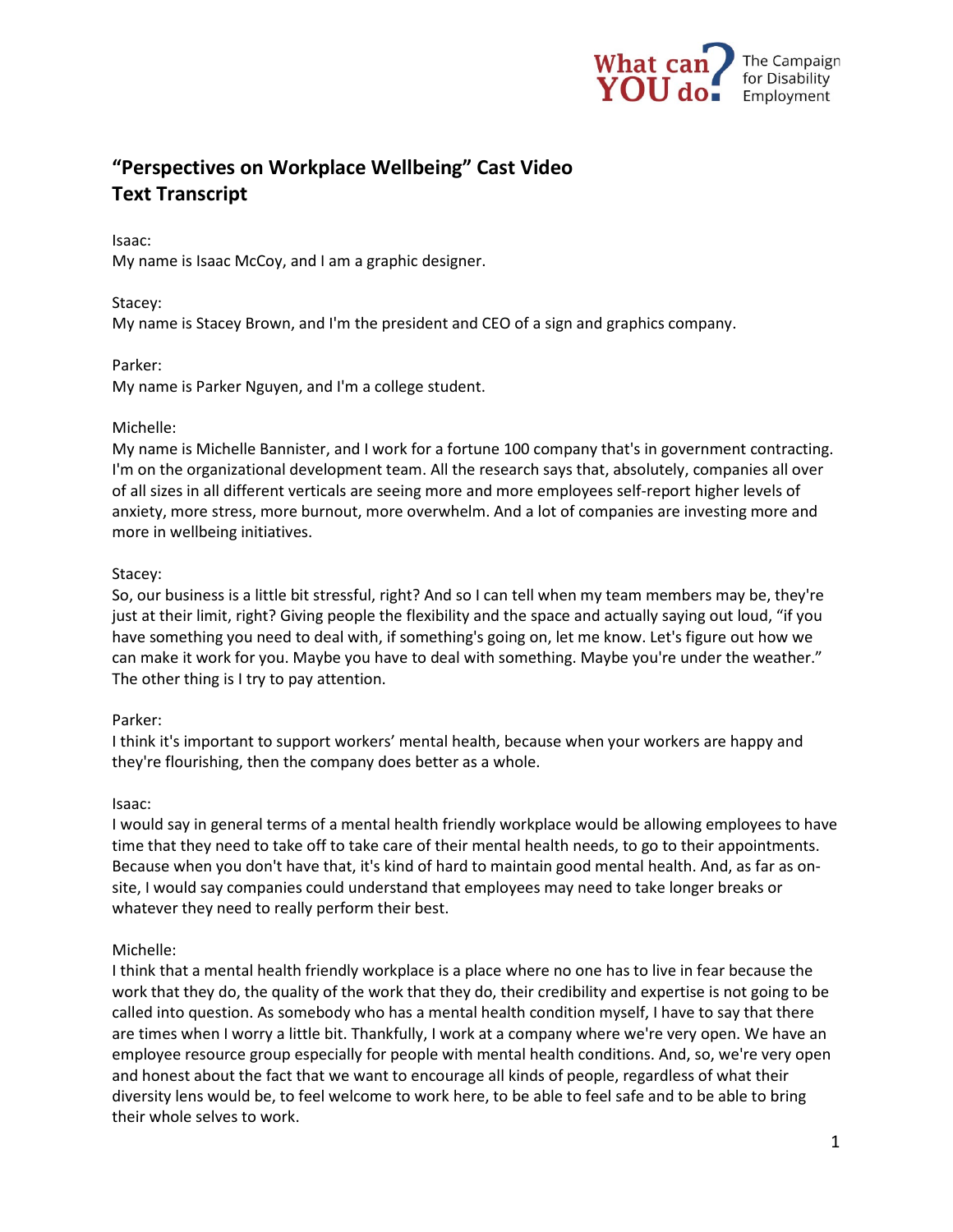# Isaac:

I've done various things to help me succeed on a job. One is to ask other employees to sit in and give me on-site training. And a lot of the times the employees are very receptive to that idea.

# Michelle:

Sometimes I come to work after a particularly bad day in my personal life. Maybe I'm just not feeling my best, I'm tired, I'm not as sparkly. And I'm hopeful that when that happens that maybe people won't be as judgmental of me but just maybe think to themselves, "Michelle's just having a bad day like everybody has a bad day," rather than labeling me, "oh, she's that person with a mental health condition," but just give me a little grace.

# Parker:

I think it's essential for coworkers to support each other because you're working alongside them five days out of the week all year long. And if you can't feel comfortable around your coworkers, then the work environment is not going to be a positive place. Don't treat them just like a coworker, treat them as your friend, treat them as a human being, ask about their day.

# Stacey:

I think people think that mental health is something else or only for certain people, but everyone has to deal with their own mental health, right? And I think particularly in a small business, I want a family culture. I want people to feel safe. And, so, I really do want people to feel like it's okay if things are overwhelming them or if they just have something going on personally and they need to take time. 'Cause that's how I treat my family. And, so, I want to treat all of my team members the same way.

# Isaac:

I would say that you would need a very finely tuned work-life balance. So, finding a way of getting the things that you know you need to succeed on the job. Even if you're not asking for accommodations from your employer, just finding ways of meeting your needs so that you can perform on the job. And that'll show in the quality of your work, and that'll show in the skills that you build over your work.

# Michelle:

A mental health-friendly workplace benefits the employer in so many ways. For example, if we're known as a mental health-friendly workplace, then we're able to attract lots of diverse kinds of talent. And they'll immediately feel like, yes this is the place for me. I feel really comfortable here, I'm going to be welcome here, there are going to be resources where I can feel supported here. That's a place where loyalty starts to show up and higher levels of engagement are going to come forward.

# Parker:

If a company invests in their employees, they're essentially investing in the success of their company. By helping employees deal with mental health or stress or anything along those lines, the employee's work is going to benefit from that automatically.

# Isaac:

I think understanding goes a lot farther than people think, because with understanding comes more people working in positions that they're qualified for. And with understanding comes the small amount of accommodations people need to join the workforce and participate in economic growth.